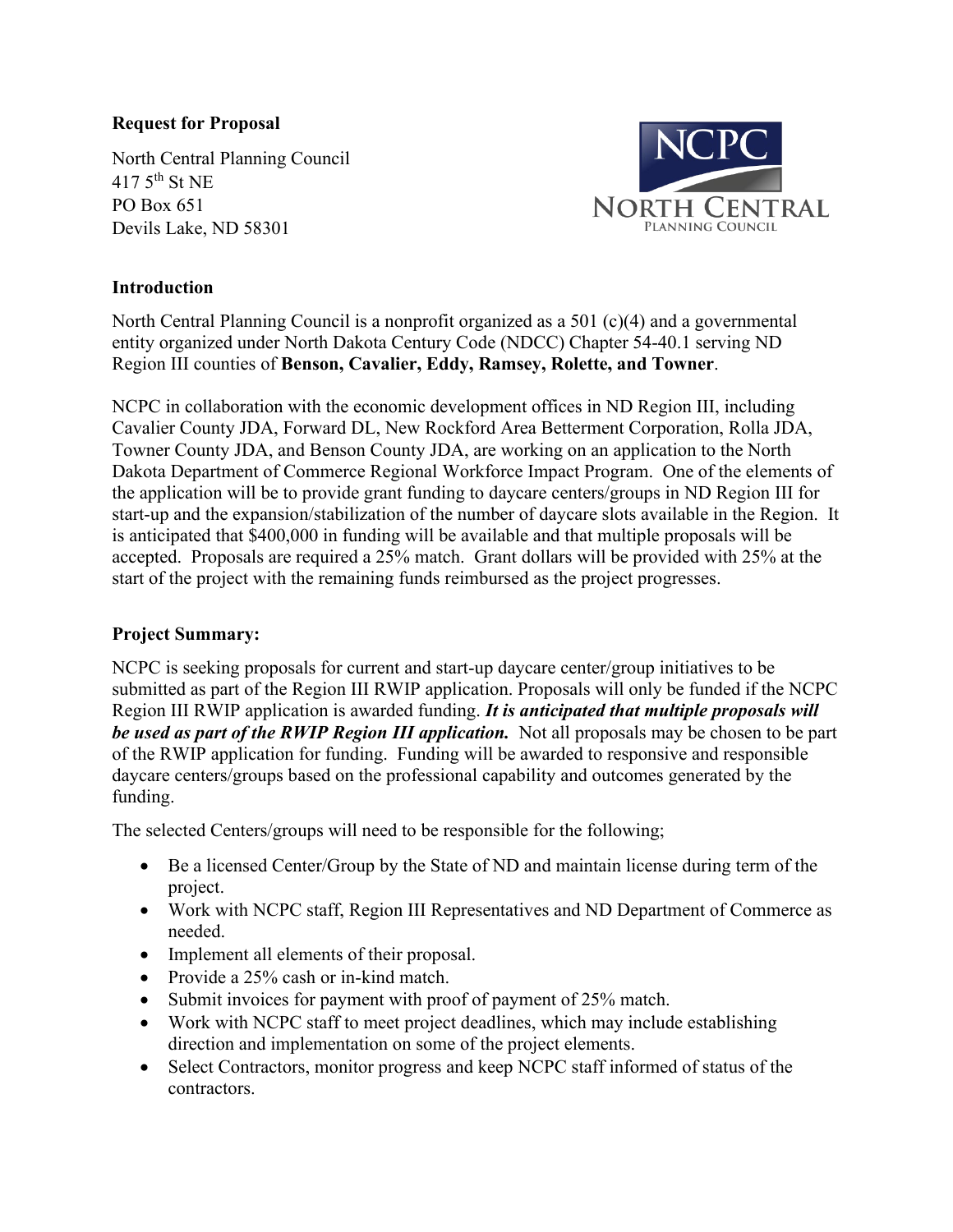- Meet with Economic Development professionals and or NCPC staff on an as needed basis.
- Monthly progress reports to NCPC Executive Director during term of grant from award through June 15, 2023.
- Participate in media/events during the term of grant and 6 additional months.
- For a term of three years, allow annual site reviews, complete annual daycare slot availability reports.
- Work with NCPC staff to prepare grant progress reports and final report.

# **Anticipated Selection Schedule**

The Request for Proposal timeline is as follows:

Request for RFP issued: June 1, 2022

Deadline: June 23, 2022

Questions will be taken until: June 23, 2022

Interviews: June 24, 2022 to June 29, 2022.

Selection of top proposals to participate in RWIP application: June 30, 2022

## **Ineligible Applicants:**

• Home based daycare businesses,

# **Time and Place of Submission of Proposals**

The RFP will be posted on June 1, 2023 to the NCPC website, <http://www.northcentralplanningcouncil.com/>and can be downloaded from there, a copy can also be obtained by contacting the economic development office in your area:

- Shannon Duerr, Cavalier County JDA 701-256-3475
- Brad Barth, Forward DL, 701-662-4933
- Amanda Hegland, New Rockford Area Betterment Corporation, 701-947-2205
- Danielle Mickelson, Rolla JDA, 701-477-9130
- Joni Morlock, Towner County EDC, 701-968-4340 x 201
- Benson County JDA, 701-662-8131

Notice will be published in the Official Papers for the counties of Benson, Cavalier, Eddy, Ramsey, Rolette, and Towner.

### **Responses must be received at North Central Planning Council 417 5th St NE, PO Box 651, Devils Lake, ND 58301 no later than Friday, June 23 at 12:00 p.m.**

**The District Reserves the Right:**

• **To reject any and all proposals submitted.**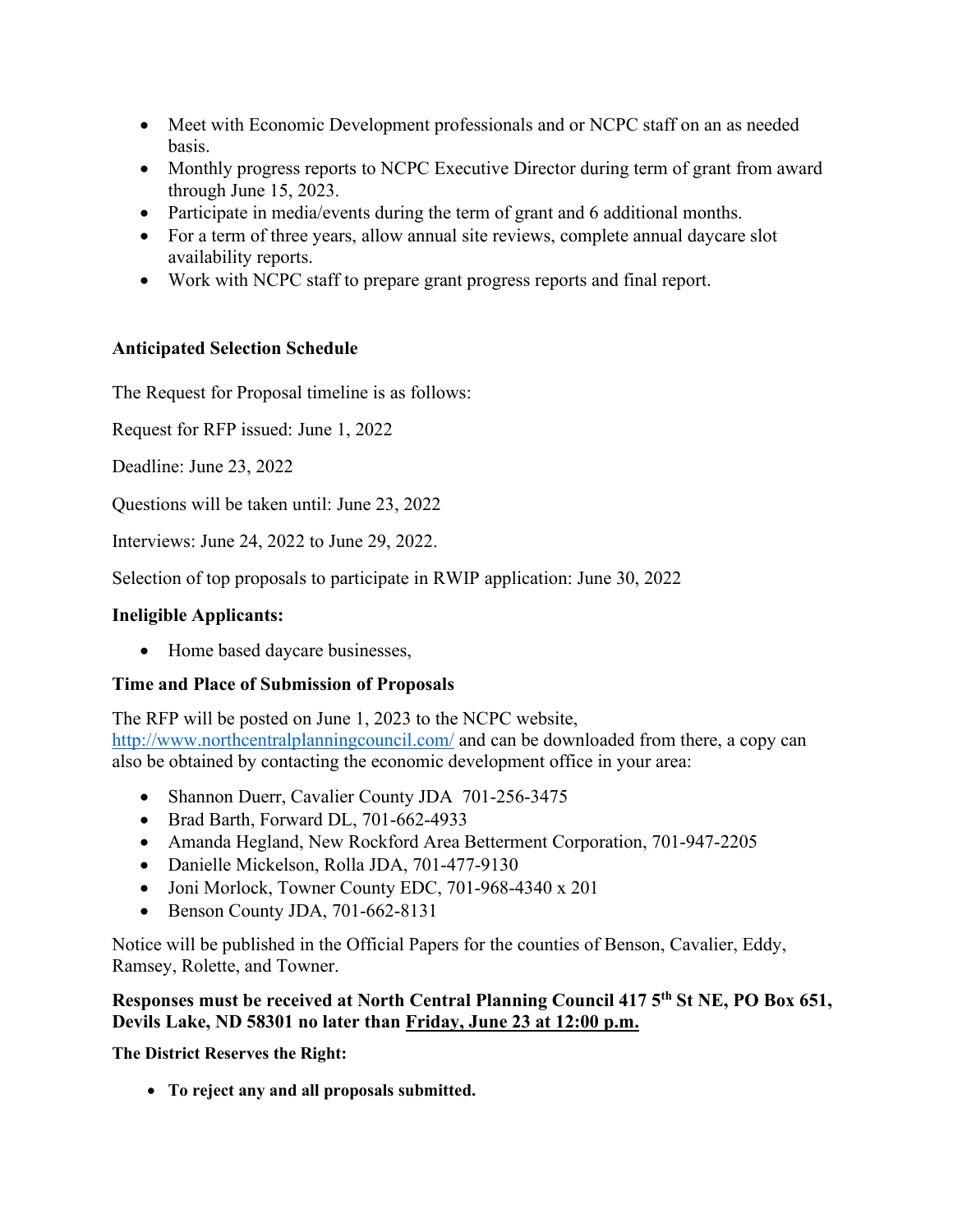• **To request additional information from all proposers.**

### **Timeline**

The work of the project must be completed by May 1, 2023 with the final report submitted to NCPC by May 30, 2023.

### **Elements of Proposal**

A submission must, at a minimum, include the following elements:

- Description of the firm that includes a general overview of the Center/group/proposed Center, including location,
- Names and credentials of owners and team members that will work on the project and professional résumé.
- Narrative outlining how the grant funding will provide for the creation or expansion of the Center/group.
- Table of current slots available by age category and slots created/stabilized after funding.
- List of employment positions with salary (or hourly wage), hours worked per week, benefits provided.
- Budget  *costs can include existing projects started after May 17, 2021*. Eligible costs include:
	- o Staff training expenses.
	- o List of equipment needed and cost.
	- o List of supplies/software needed and cost.
	- o Infrastructure supplies and materials
	- o Cost to purchase a building.
	- o Construction estimates (due to short timeframe only renovation projects will be considered.
	- o Total project cost
- Timeline for construction (all work must be completed by May 1, 2023 to be eligible for reimbursement).
- Submit a copy of ND issued license and name and phone number of licensing agent.

Ineligible costs:

- Travel and Lodging
- Vehicles
- Current and future operating expenses, including but not limited to salary/fringe
- Work stipends or wage subsidies
- Taxes, except sales taxes on eligible expenses
- Administrative, personnel and programmatic funding for existing operation of the lead applicant, program partners, and sub-recipients
- Playground equipment
- Direct payments to individuals; the funds must be paid to a registered organization
- Fees incurred preparing and submitting an application